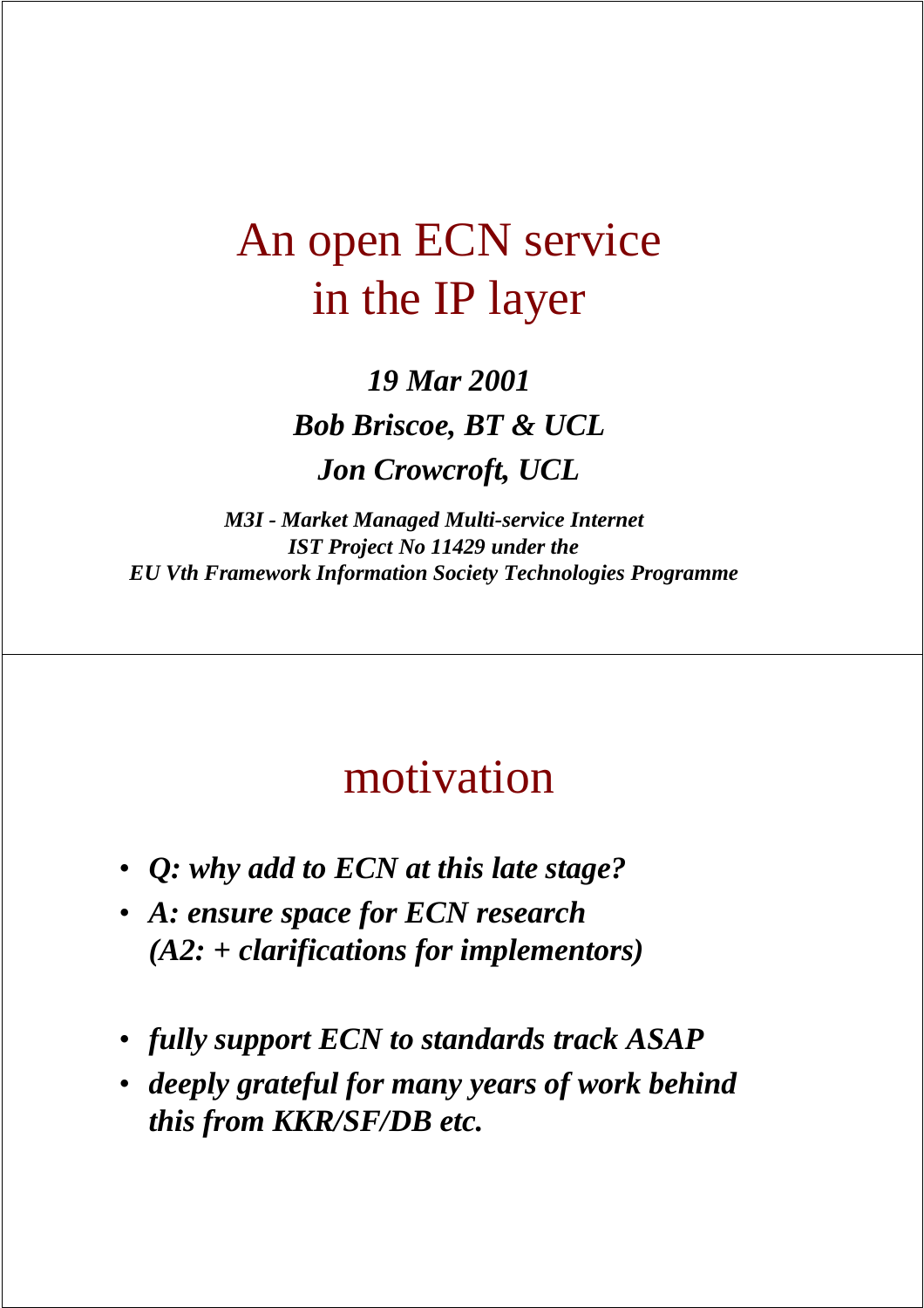### ECN in IETF tsvwg

- *"TCP/ECN" I-D Ramakrishnan, Floyd, Black* **draft-ietf-tsvwg-ecn-02.txt**
	- **"The Addition of Explicit Congestion Notification (ECN) to IP"**

– standards track (last call before proposed standard)

• *"ECN nonce" I-D Wetherall, Ely, Spring* **draft-ietf-tsvwg-tcp-nonce-00.txt**

– "Robust ECN Signaling with Nonces"

#### • *"IP/ECN" I-D Briscoe, Crowcroft* **draft-ietf-tsvwg-ecn-ip-00.txt**

– "An Open ECN Service in the IP layer"

### "IP/ECN" status

- *review comments on* **-01** *of "TCP/ECN"*
	- *intended* for incorporation in **-02**
	- not intended to go anywhere itself
- *off-line discussions*
	- digests on tsvwg list
- *few of our words used in* **-02***, but sufficient*
	- we're happy **:-)**

#### • *3 aspects where minor disagreement remains*

- ...agreed to "take to tsvwg"
- otherwise 'broadly' happy with **-02** as it stands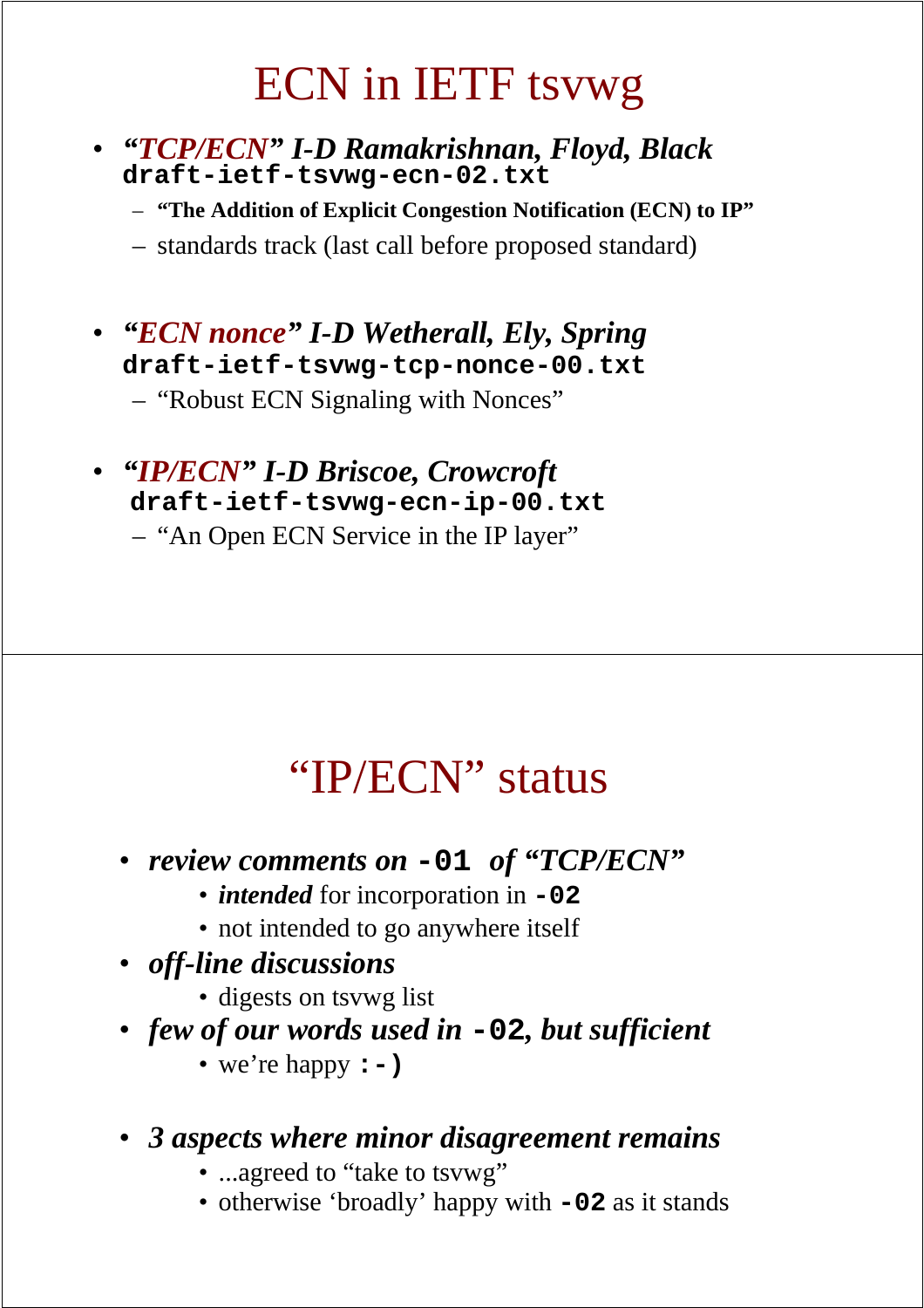"IP/ECN" contents

• *highlighted issues with "TCP/ECN" at the IP layer*



- code-points not bits  $\rightarrow$  standards track
- diffserv interactions  $\rightarrow$  standards track
- 



- access semantics to ECN field  $\rightarrow$  a later RFC – congestion ctrl proxies
- fragmentation interactions  $\rightarrow$  standards track

### ECN code-points, not bits

- *TCP/ECN was:*
	- $ECT = ECN$  capable transport
	- CE = congestion experienced
- *IP/ECN suggests:*
	- separate bits meaning nothing, only whole ECN code-point
		- unmarkable <ECT=0, CE=0>
		- markable < ECT = 1, CE =  $\ge$  < ECT = 0, CE = 1 >
		- marked  $\leq$ ECT=1, CE=1 $>$
		- unmarked  $\leq$ ECT=1, CE=0>,  $\leq$ ECT=0, CE=1>
		- potentially marked  $=$  <ECT=0, CE=1>
- *TCP/ECN now agrees, but using own terminology*



- 
- 
- multicast interactions  $\rightarrow$  no conflict with stds track

- IPv4: type of svc octet diffserv (DS) field ECN field **DSCP ECT CE**
	- IPv6: traffic class octet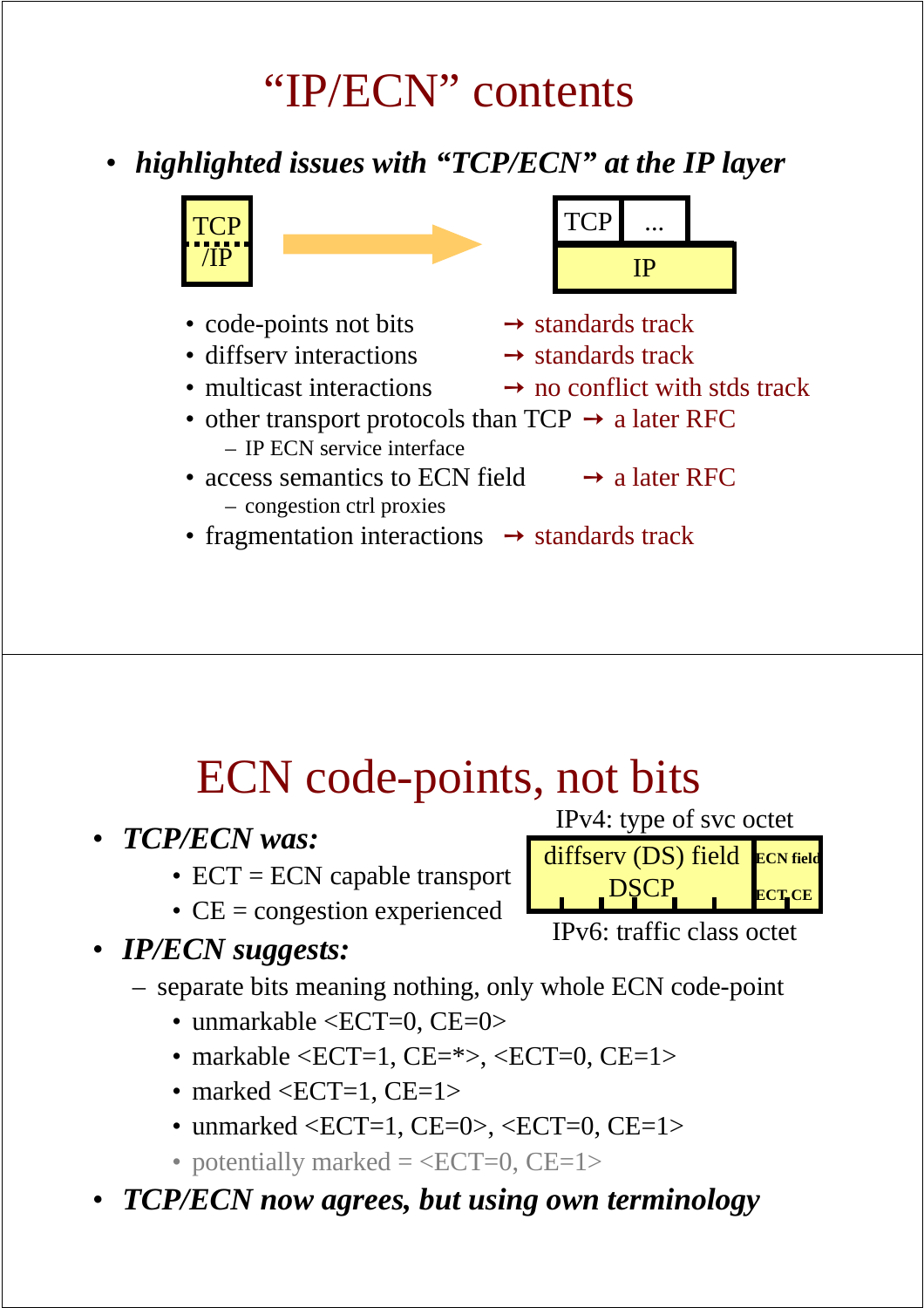

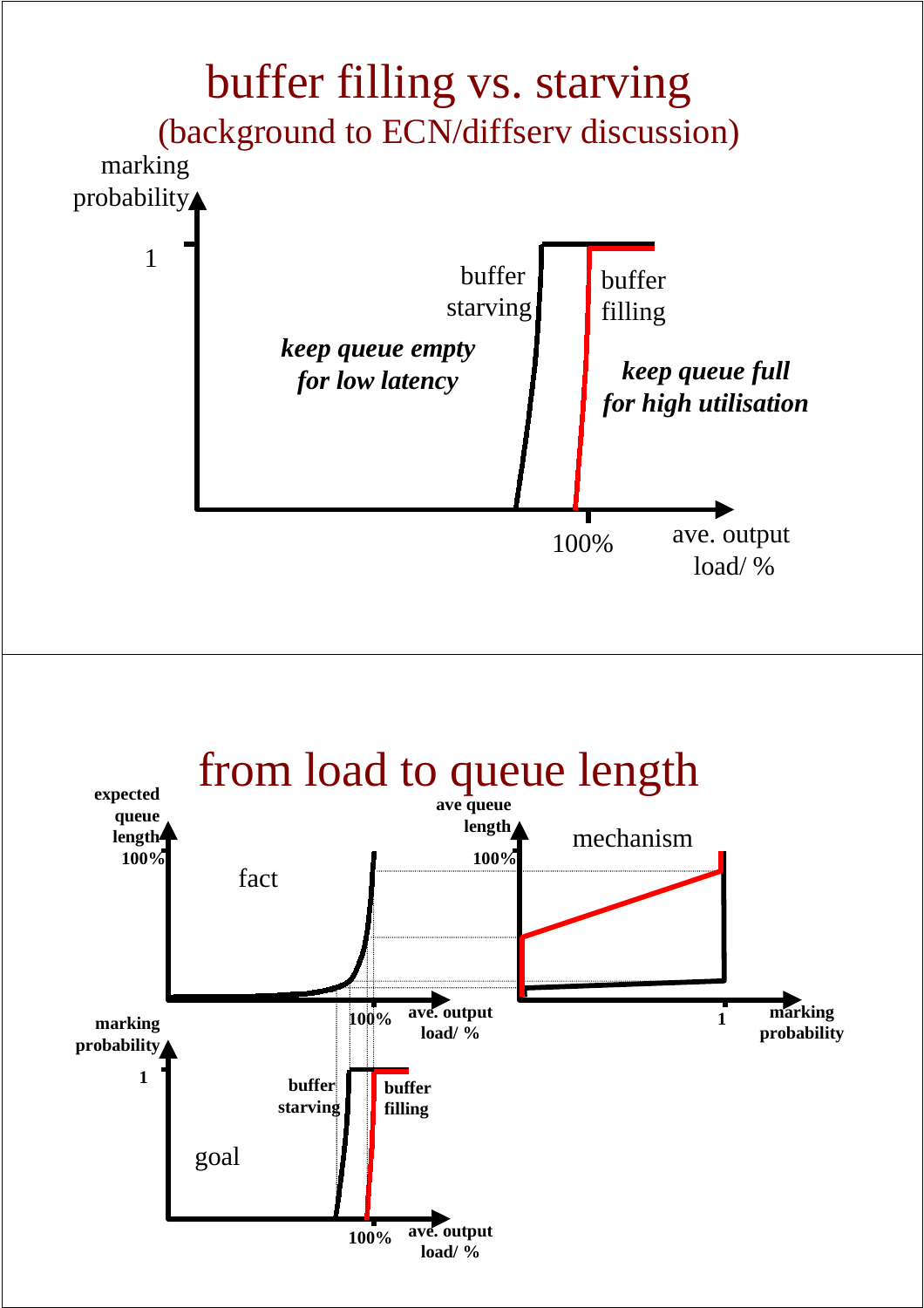# ECN mark/drop equivalence



# ECN interactions with diffserv

- *TCP/ECN* **-01**
	- no explicit mention of diffserv marking behaviours
- *TCP/ECN* **-02**
	- "mark ≡ drop" defined as default for all PHBs
	- if don't want default...? PHB definitions MAY include marking behaviour
- *clarification*
	- definition of marking behaviour
		- diffserv already provides framework
		- part of queuing behaviour (like discard behaviour)
		- per PHB
		- no change to *who* defines each: standards /operators
		- above statement in TCP/ECN updates *informational* diffserv architecture guidelines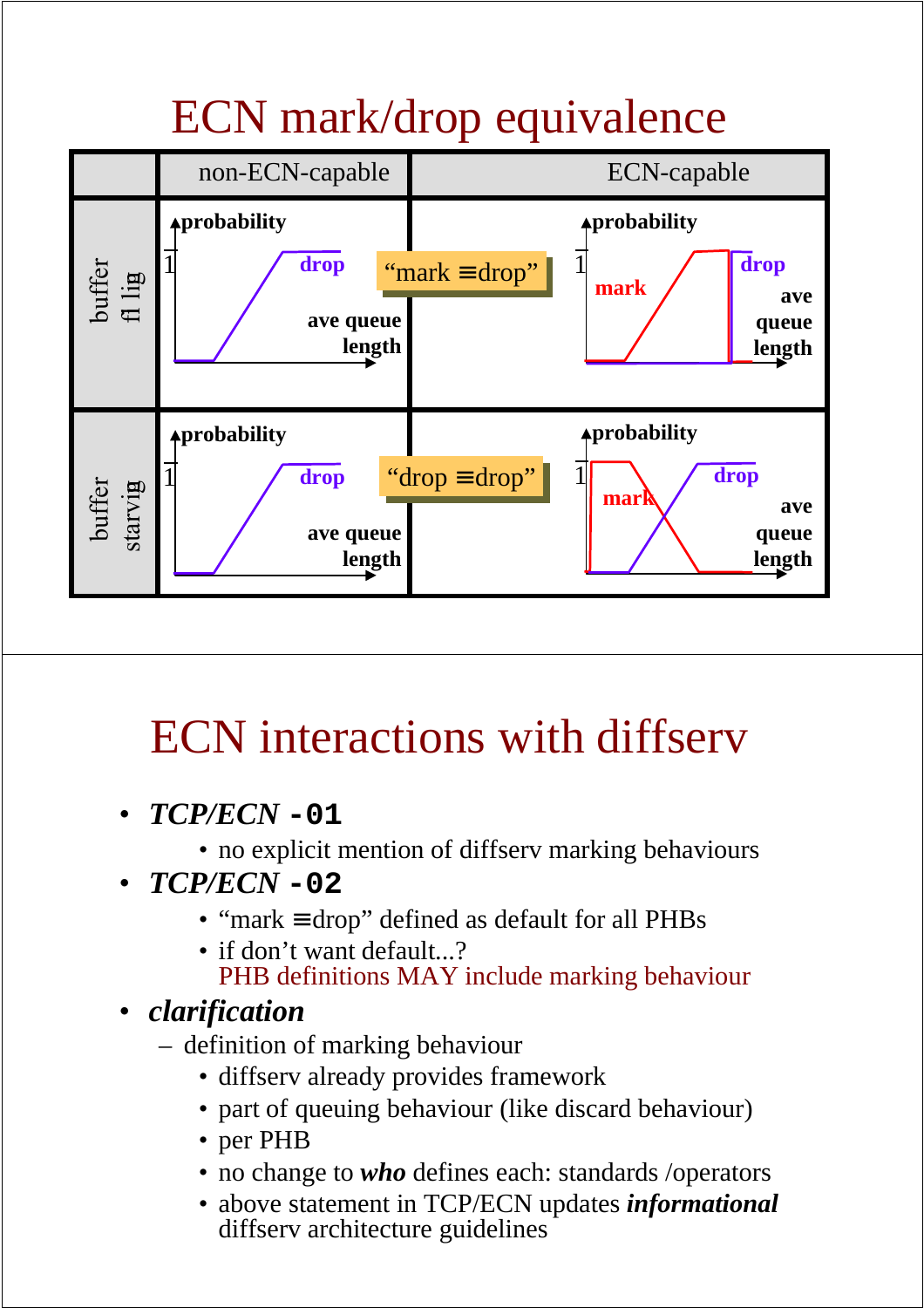### implementation advice mark/drop equivalence

#### • *TCP/ECN said "mark* <sup>≡</sup> *drop"*

- decide to notify *then* decide how (by ECN capability)
- embedded this assumption in implementation advice

#### • *IP/ECN has future-proofed implementation advice:*

- may decide marking/discard *behaviour* by ECN capability
	- *then* marking & discard behaviours MAY be same (e.g. for buffer filling behaviours)
	- "mark ≡ drop" doesn't make sense for buffer starving
	- "mark < drop" & "drop ≡ drop" allowed
- ECT code-points like a 2-state extension to DSCP

### ECN mark/drop equivalence

- *default in "TCP/ECN" is sufficient for now*
- *except...*
	- where future research allowed, constraint needed:
		- within each PHB, definition of equivalence between marking and discard behaviours needs to be consistent
		- ...for all routers & host protocols using that PHB
- *if research shows value of buffer starving...*
	- ...take up in a diffserv w-g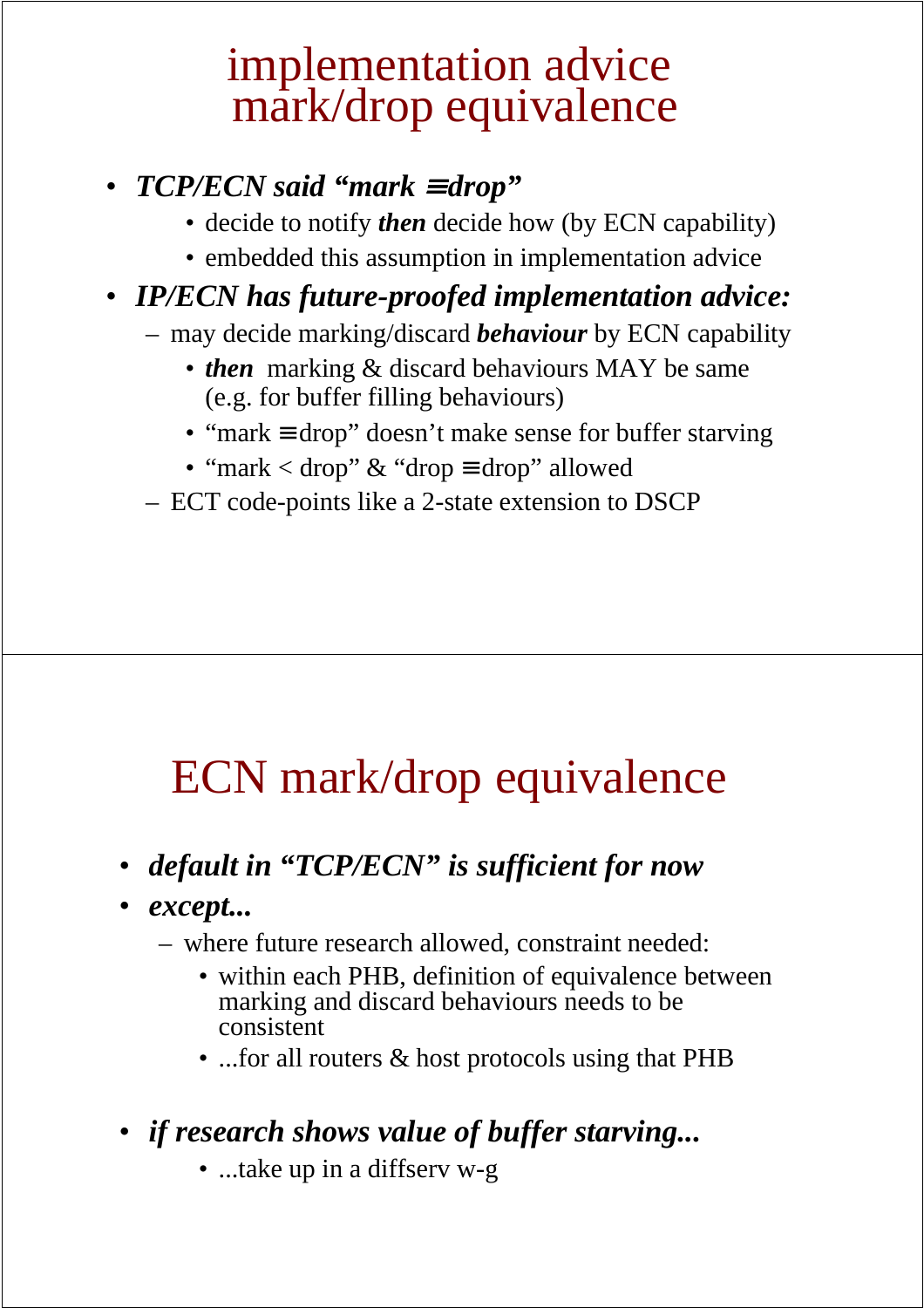

### multicast forwarding of ECN

- *motivation*
	- duplicating congestion indication was incorrect, but unavoidable with loss-signalled congestion
- *congestion control protocol can choose meaning of 'potential mark' <***ECT=0,CE=1>**
	- multi-rate schemes (e.g. layered multicast) treat it as unmarked
	- single rate schemes (e.g. pgmcc) treat it as marked
- *may not be necessary research issue*
- *ECN nonce is compatible (see IP/ECN I-D)*
	- no need to mention multicast in TCP/ECN stds track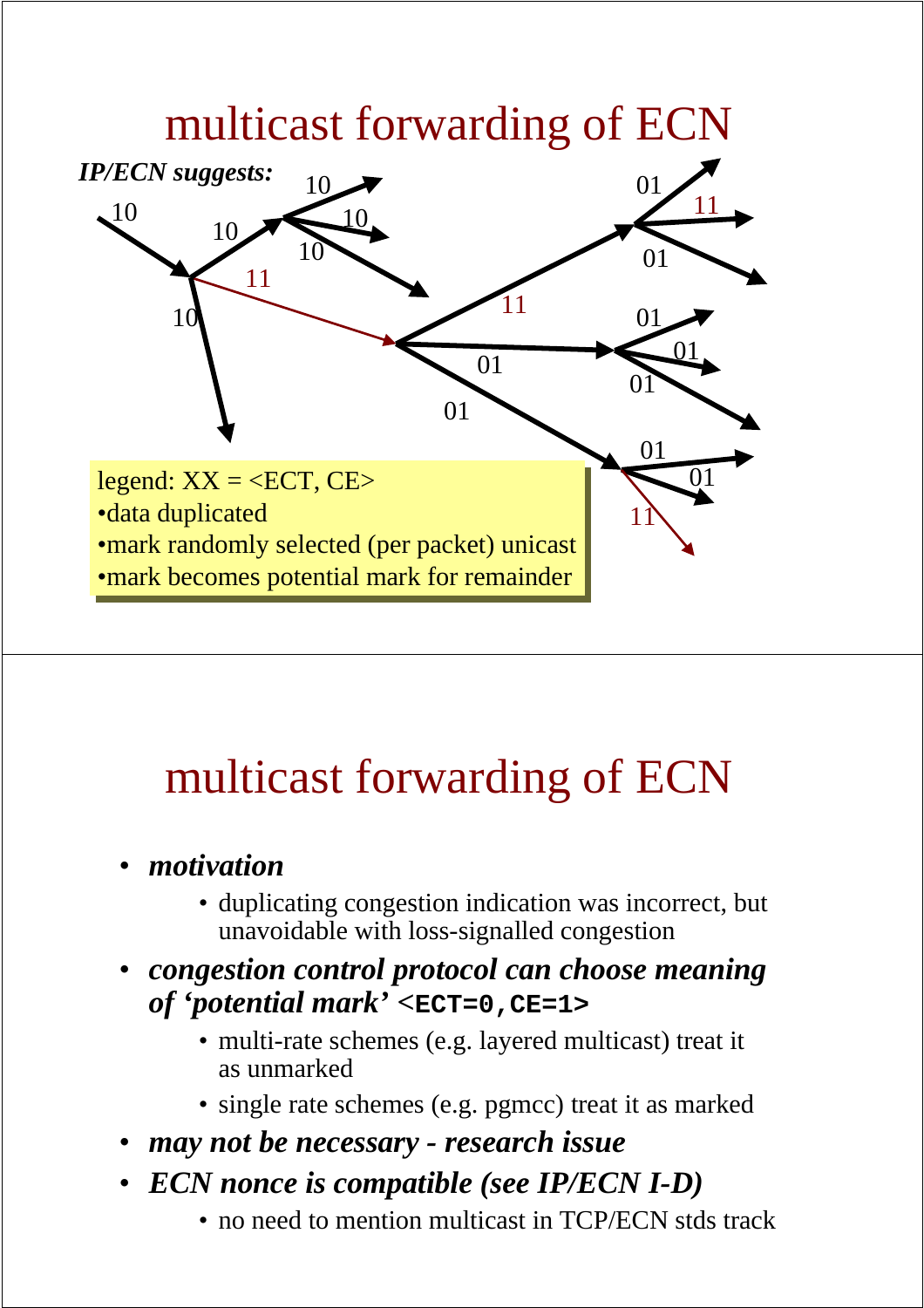### IP's ECN service to layer 4

- *"IP/ECN" :*
	- documents service interface that IP provides
	- not just for TCP
	- potentially for UDP, IGMP, ICMP, RSVP, RIP
- *"TCP/ECN" says nothing*
	- don't want to encourage UDP/ECN anarchy until most routers are ECN-capable
- *"IP/ECN" forms basis of future RFC on this?*
	- silence won't stop UDP apps using ECN-capable routers
	- banning contraceptive advice doesn't prevent pregnancy

### UDP/ECN unsafe?

- *does "mark* <sup>≡</sup> *drop" give wrong incentives?*
- *"drop* <sup>≡</sup> *drop" gives ECN capable flows:*
	- no *delivery* advantage (functional)
	- latency advantage (non-functional)
		- ...through network supporting co-operation

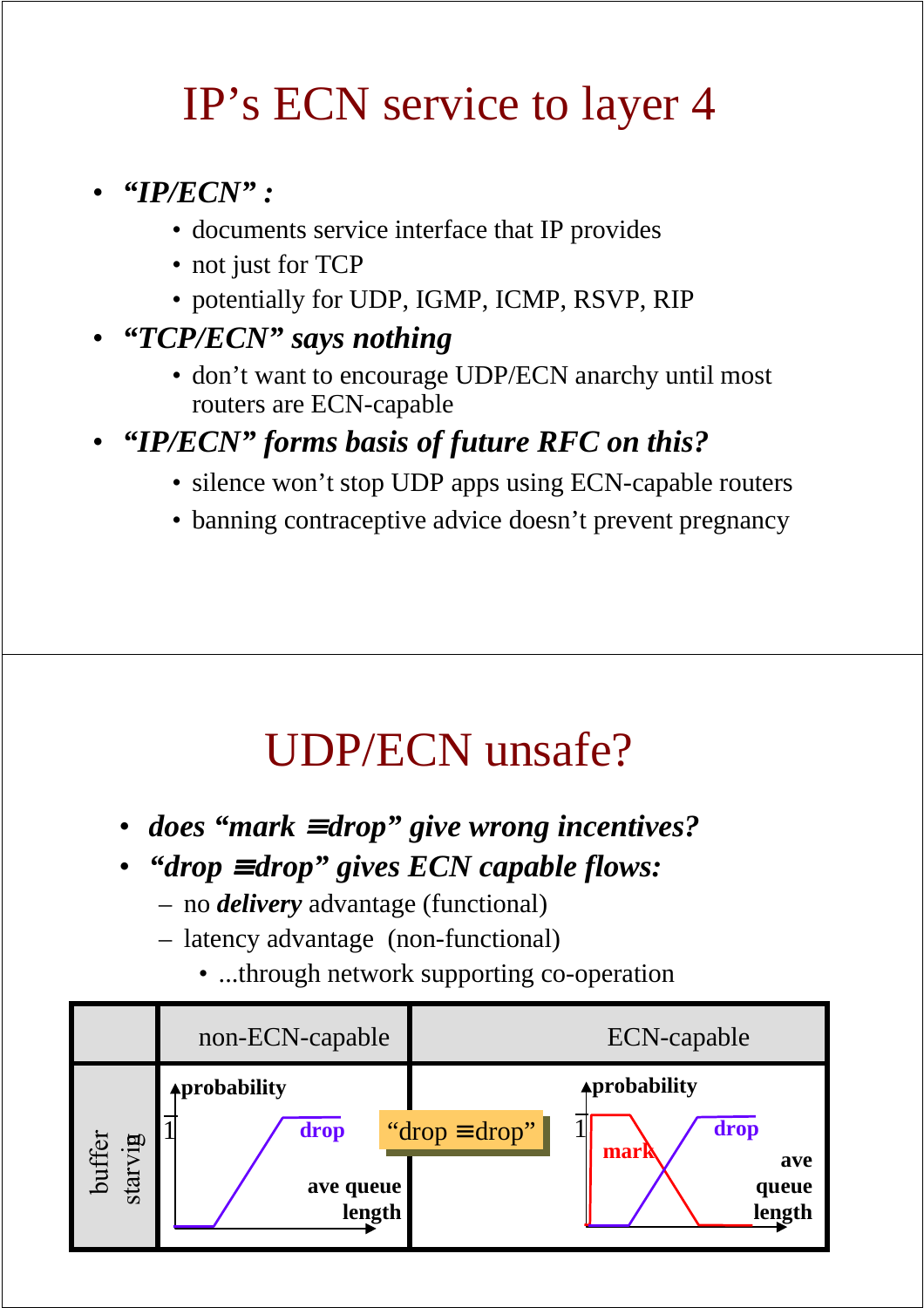## ECN & IP fragmentation



# ECN & IP fragmentation

- *IP/ECN says:*
	- IPv4 MUST set don't fragment (DF) flag
	- best practice (path MTU discovery)
	- IPv6: don't fragment is implicit
- *TCP/ECN* **-01** *said nothing*
- *TCP/ECN* **-02** *now says:*
	- TCP/IPv4 SHOULD set don't fragment
	- if not set & fragments arrive, receiver uses logical OR
- *argument...*
	- SHOULD leaves doubt, so all implementers MUST add complex re-assembly code that will never be used